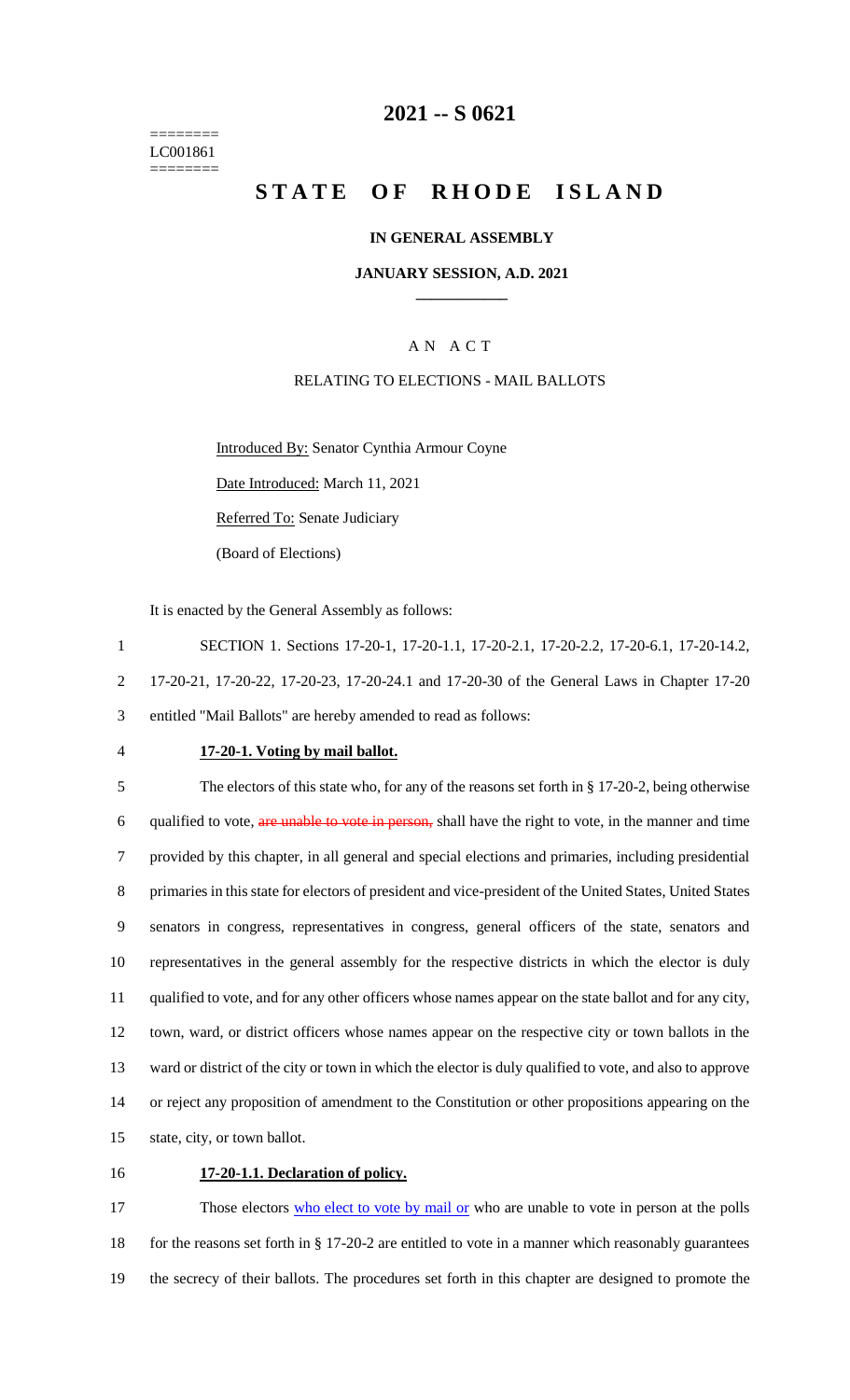effective exercise of their rights while safeguarding those voters who utilize the mail ballot process from harassment, intimidation, and invasion of privacy. The procedures are intended to prevent misuse of the electoral system by persons who are not eligible to vote by mail ballot. The provisions of this chapter shall be interpreted to effectuate the policies set forth in this section.

#### **17-20-2.1. Requirements for validity of mail ballot and mail ballot applications.**

 (a) Any legally qualified elector of this state whose name appears upon the official voting list of the city, town, or district of the city or town where the elector is qualified, and who desires to avail himself or herself of the right granted to him or her by the Constitution and declared in this 9 chapter, may obtain from the local board in the city or town an affidavit a form prepared by the secretary of state as prescribed in this section, setting forth the elector's application for a mail ballot.

 (b) Whenever any person is unable to sign his or her name because of physical incapacity or otherwise, that person shall make his or her mark "X".

 (c) The application, when duly executed, shall be delivered in person or by mail so that it is received by the local board not later than four o'clock (4:00) p.m. on the twenty-first (21st) day before the day of any election referred to in § 17-20-1.

 (d) In addition to those requirements set forth elsewhere in this chapter, a mail ballot, in 17 order to be valid, must have been cast in conformance with the following procedures:

 (1) All mail ballots issued pursuant to subdivision 17-20-2(1) shall be mailed to the elector at the Rhode Island address provided by the elector on the application. In order to be valid, the 20 voter must affix his or her signature on all certifying envelopes containing a voted ballot must be 21 made before a notary public or before two (2) witnesses who shall set forth their addresses on the form.

 (2) All applications for mail ballots pursuant to § 17-20-2(2) must state under oath the name and location of the hospital, convalescent home, nursing home, or similar institution where the elector is confined. All mail ballots issued pursuant to subdivision 17-20-2(2) shall be delivered to the elector at the hospital, convalescent home, nursing home, or similar institution where the elector is confined; and the ballots shall be voted and witnessed in conformance with the provisions of § 17-20-14.

 (3) All mail ballots issued pursuant to subdivision 17-20-2(3) shall be mailed to the address provided by the elector on the application or sent to the board of canvassers in the city or town 31 where the elector maintains his or her voting residence. In order to be valid, the voter must affix 32 his or her signature of the elector on the certifying envelope containing voted ballots does not need 33 to be notarized or witnessed. Any voter qualified to receive a mail ballot pursuant to subdivision 17-20-2(3) shall also be entitled to cast a ballot pursuant to the provisions of United States Public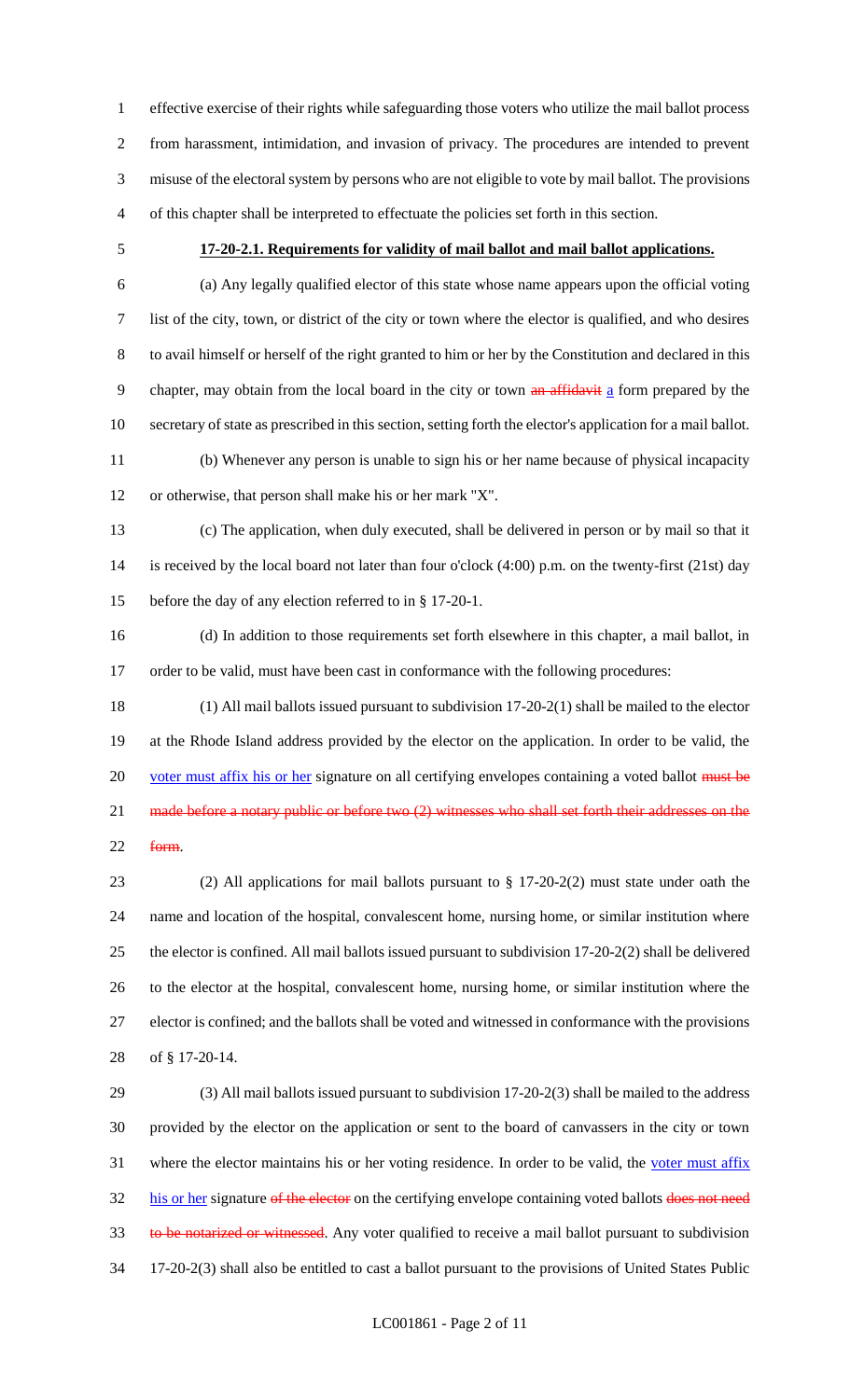Law 99-410 ("UOCAVA Act").

 (4) All mail ballots issued pursuant to subdivision 17-20-2(4) may be mailed to the elector at the address within the United States provided by the elector on the application or sent to the board of canvassers in the city or town where the elector maintains his or her voting residence. In 5 order to be valid, the voter must affix his or her signature on all certifying envelopes containing a voted ballot must be made before a notary public, or other person authorized by law to administer oaths where signed, or where the elector voted, or before two (2) witnesses who shall set forth their 8 addresses on the form. In order to be valid, all ballots sent to the elector at the board of canvassers must be voted in conformance with the provisions of § 17-20-14.2.

 (e) Any person knowingly and willfully making a false application or certification, or knowingly and willfully aiding and abetting in the making of a false application or certification, shall be guilty of a felony and shall be subject to the penalties provided for in § 17-26-1.

 (f) In no way shall a mail ballot application be disqualified if the voter's circumstances change between the time of making the application and voting his or her mail ballot as long as voter remains qualified to receive a mail ballot under the provisions of § 17-20-2. The local board of canvassers shall provide the state board of elections with written notification of any change in circumstances to a mail ballot voter.

#### **17-20-2.2. Requirements for validity of emergency mail ballots.**

 (a) Any legally qualified elector of this state whose name appears upon the official voting list of the town or district of the city or town where the elector is so qualified, who on account of circumstances manifested twenty (20) days or less prior to any election becomes eligible to vote by mail ballot according to this chapter, may obtain from the local board an application for an emergency mail ballot or may complete an emergency in-person mail ballot application on an electronic poll pad at the board of canvassers where the elector maintains his or her residence.

 (b) The emergency mail ballot application, when duly executed, shall be delivered in person or by mail so that it shall be received by the local board not later than four o'clock (4:00) p.m. on the last day preceding the date of the election.

 (c) The elector shall execute the emergency mail ballot application in accordance with the requirements of this chapter, which application shall contain a certificate setting forth the facts relating to the circumstances necessitating the application.

 (d) In addition to those requirements set forth elsewhere in this chapter, an emergency mail ballot, except those emergency mail ballots being cast pursuant to subsection (g) of this section, in order to be valid, must have been cast in conformance with the following procedures:

(1) All mail ballots issued pursuant to § 17-20-2(1) shall be mailed to the elector at the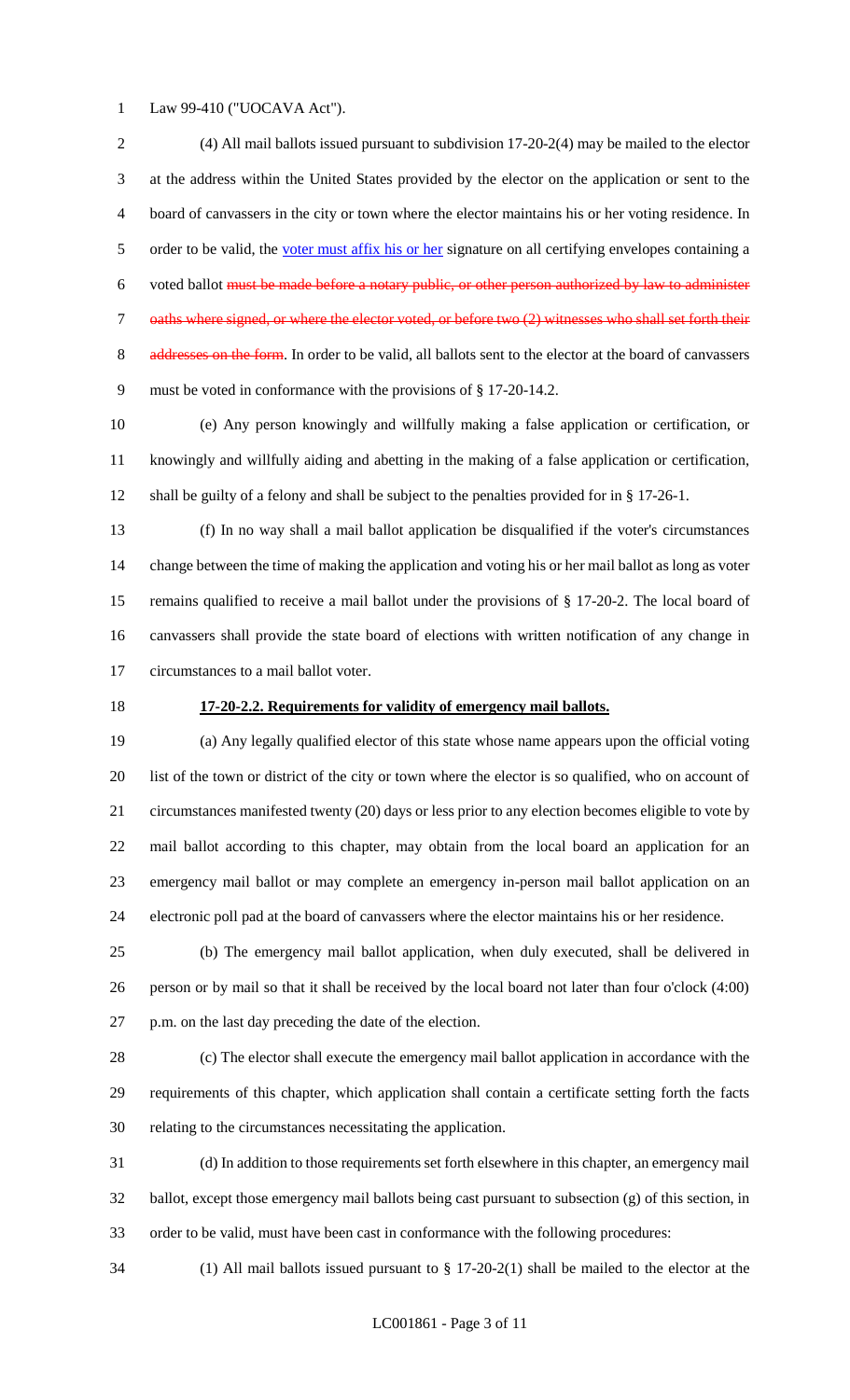state of Rhode Island address provided on the application by the office of the secretary of state, or delivered by the local board to a person presenting written authorization from the elector to receive 3 the ballots, or cast in private at the local board of canvassers. In order to be valid, the elector must 4 affix his or her signature of the voter on the certifying envelope containing a voted ballot must be made before a notary public, or other person authorized by law to administer oaths where signed, or where the elector voted, or before two (2) witnesses who shall set forth their addresses on the form. In order to be valid, all ballots sent to the elector at the board of canvassers must be voted in conformance with the provisions of § 17-20-14.2.

 (2) All applications for emergency mail ballots pursuant to § 17-20-2(2) must state under oath the name and location of the hospital, convalescent home, nursing home, or similar institution where the elector is confined. All mail ballots issued pursuant to this subdivision shall be delivered to the elector by the bipartisan pair of supervisors, appointed in conformance with this chapter, and shall be voted and witnessed in conformance with the provisions of § 17-20-14.

 (3) All mail ballots issued pursuant to § 17-20-2(3) shall be mailed by the office of the secretary of state to the elector at an address provided by the elector on the application, or cast at the board of canvassers in the city or town where the elector maintains his or her voting residence. The signature of the elector on the certifying envelope containing the voted ballots issued pursuant to the subdivision does not need to be notarized or witnessed. Any voter qualified to receive a mail ballot pursuant to § 17-20-2(3) shall also be entitled to cast a ballot pursuant to the provisions of United States Public Law 99-410 ("UOCAVA Act").

 (4) All mail ballots issued pursuant to § 17-20-2(4) shall be cast at the board of canvassers in the city or town where the elector maintains his or her voting residence or mailed by the office of the secretary of state to the elector at the address within the United States provided by the elector on the application, or delivered to the voter by a person presenting written authorization by the 25 voter to pick up the ballot. In order to be valid, the voter must affix his or her signature of the voter 26 on all certifying envelopes containing a voted ballot must be made before a notary public, or other 27 person authorized by law to administer oaths where signed, or where the elector voted, or before 28 two (2) witnesses who shall set forth their addresses on the form. In order to be valid, all ballots sent to the elector at the board of canvassers must be voted in conformance with the provisions of § 17-20-14.2.

 (e) The secretary of state shall provide each of the several boards of canvassers with a sufficient number of mail ballots for their voting districts so that the local boards may provide the appropriate ballot or ballots to the applicants. It shall be the duty of each board of canvassers to process each emergency ballot application in accordance with this chapter, and it shall be the duty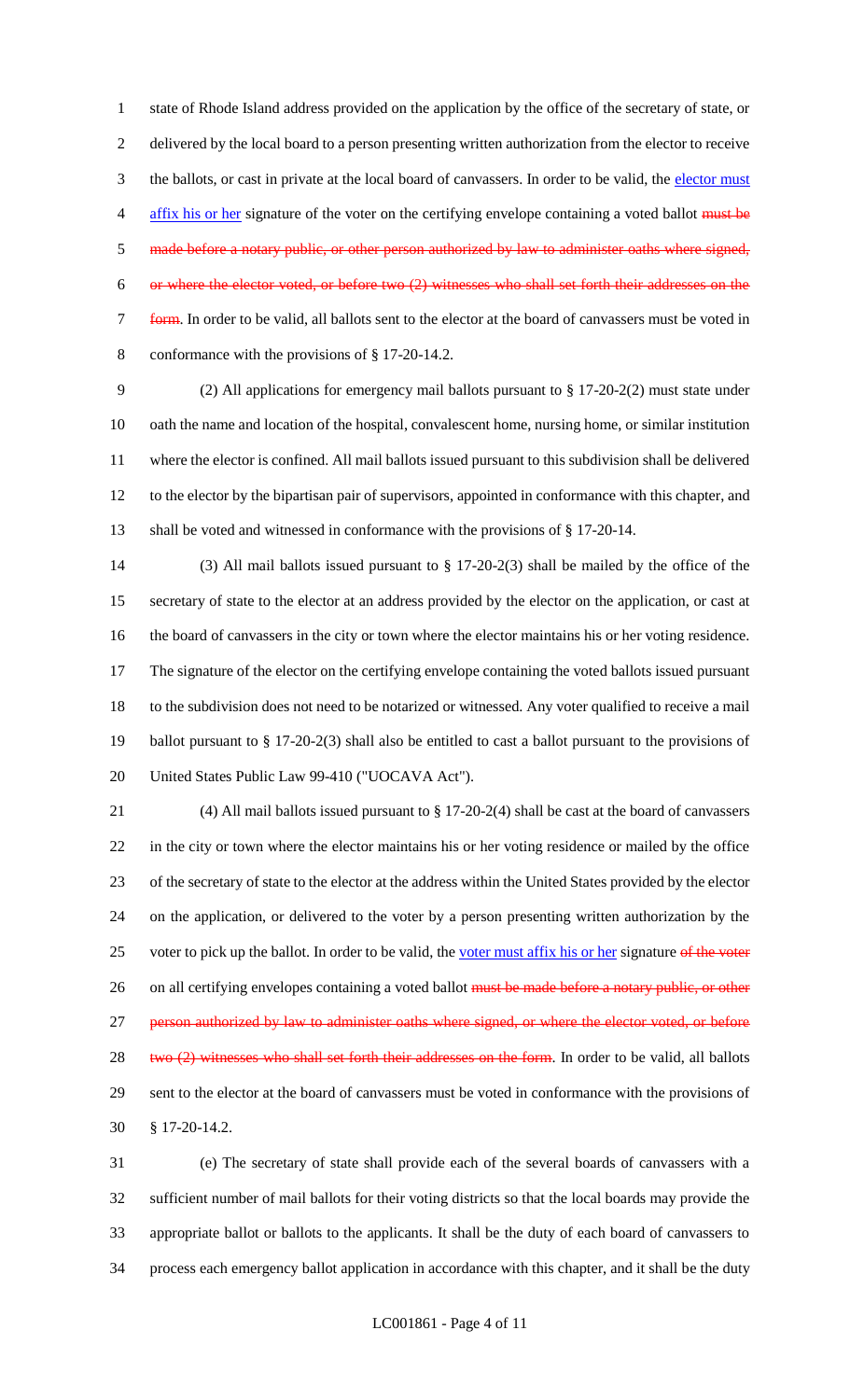of each board to return to the secretary of state any ballots not issued immediately after each

election.

 (f) Any person knowingly and willfully making a false application or certification, or knowingly and willfully aiding and abetting in the making of a false application or certification, shall be guilty of a felony and shall be subject to the penalties provided for in § 17-26-1.

 (g) An emergency mail ballot application may be completed in person using an electronic poll pad provided by the board of canvassers upon presentation by the voter of valid proof of identity pursuant to § 17-19-24.2. Upon completion of the poll pad application, the voter shall be provided with a ballot issued by the secretary of state and upon completion of the ballot by the voter, the voter shall place the ballot into the state-approved electronic voting device, provided by 11 the board of elections and secured in accordance with a policy adopted by the board of elections.

# **17-20-6.1. Alternative methods of voting by citizens covered by the Uniformed and Overseas Citizens Absentee Voting Act (UOCAVA) and other citizens residing outside the United States.**

- (a) It is the intent and purpose that the provisions set forth in this section are designed to facilitate the federal mandate of the Uniformed and Overseas Citizens Absentee Voting Act (UOCAVA), 42 U.S.C. § 1973ff et seq.
- (b) The Federal Post Card Application (FPCA) may be used as a request for an absentee ballot by:
- (1) A member of the armed forces who is absent from the state by reason of being in active service;
- (2) Any person absent from the state in performance of "services intimately connected with military operations" as defined in § 17-20-3(d);
- (3) Any person who is employed outside of the United States as defined in § 17-20-3(c); and
- (4) Any person who does not qualify under subparagraph (1), (2), or (3) above, but who is a citizen of the United States and absent from the state and residing outside the United States as described in chapter 21.1 of title 17.
- (c) The single FPCA card shall permit the person to request an absentee ballot for each primary and election through the next general election for federal office or for the time period specified by federal law in which the voter is eligible to vote.

 (d) The FPCA card must be received by the local board of canvassers where the person last maintains his/her residence for voting purposes within the time frame for applying for absentee ballots as set forth in this title.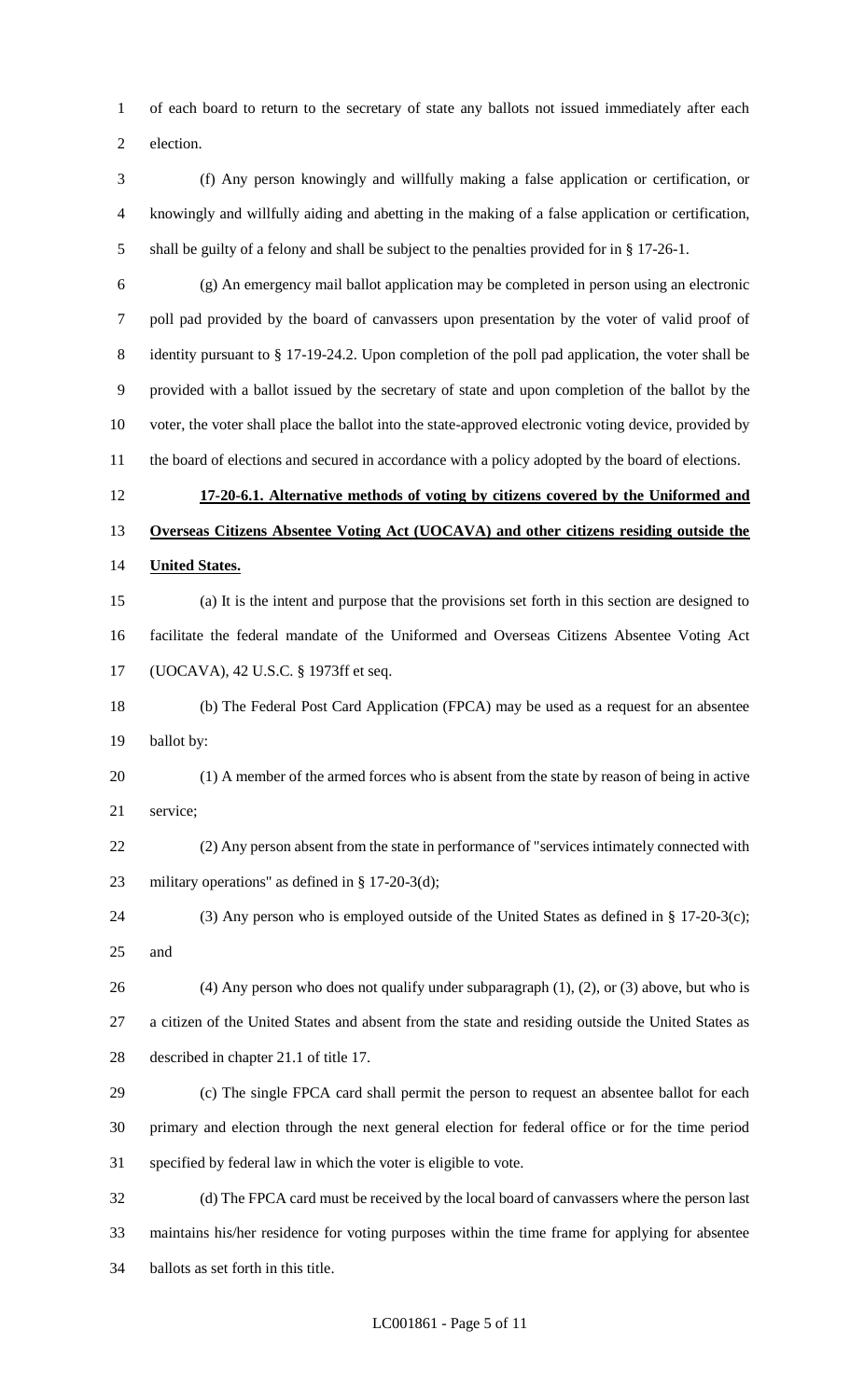(e) If the FPCA, when used in accordance with this section, is sent by the voter through electronic transmission, it must be sent to the secretary of state and it must be received by the secretary of state by the deadline for applying for absentee ballots as set forth in this title. The secretary of state shall then forward the FPCA to the appropriate local authority who shall immediately certify and return the FPCA to the secretary of state with the notation that the corresponding ballots shall be sent by mail and electronic transmission. The secretary of state shall transmit ballots only to the facsimile number provided by the Federal Voter Assistance Program. The ballots sent by electronic transmission shall be returned to the state board by electronic transmission. These ballots will be counted at the state board in accordance with rules and regulations promulgated by the state board.

 (f) The voter's signature on the FPCA does not need to be witnessed or notarized, when the FPCA is submitted as provided in this section.

 (g) If a voter is casting a mail ballot received through the use of the FPCA card as provided 14 in this section, the voter's signature does not need to be witnessed or notarized on the certifying envelope used for the return of the voted mail ballot.

#### **17-20-14.2. Voting from board of canvassers.**

 The local board of canvassers shall appoint as many supervisors as are necessary whose duty it shall be to supervise the casting of votes by persons using mail ballots at a place that preserves their secrecy and to take acknowledgments or serve as witnesses, and jointly provide assistance, if requested, to assure proper marking, sealing, and mailing of ballots as voted. Every certifying envelope containing a mail ballot cast at a board of canvassers must have the signature 22 of the elector notarized by an appointed person authorized by law to administer oaths or before two 23 (2) appointed witnesses who shall set forth their signature on the form. The certifying envelope of any mail ballot voted at the local board of canvassers shall be stamped by the local board to indicate it was voted on in conformance with the law. Every person who willfully hinders the local supervisors in performing their duties as set forth in this section shall be guilty of a misdemeanor. The local board shall transmit a list to the state board of elections containing the names and signatures of people authorized to witness mail ballots.

#### **17-20-21. Certifying envelopes.**

 The secretary of state shall cause to be prepared and printed and shall furnish with each mail ballot an envelope for sealing up and certifying the ballot when returned. The envelope shall be printed in substantially the following form:

 "After marking ballot or ballots, fold and enclose in this envelope and seal it. Certify to statement hereon. Enclose in envelope addressed to board of elections, which must receive the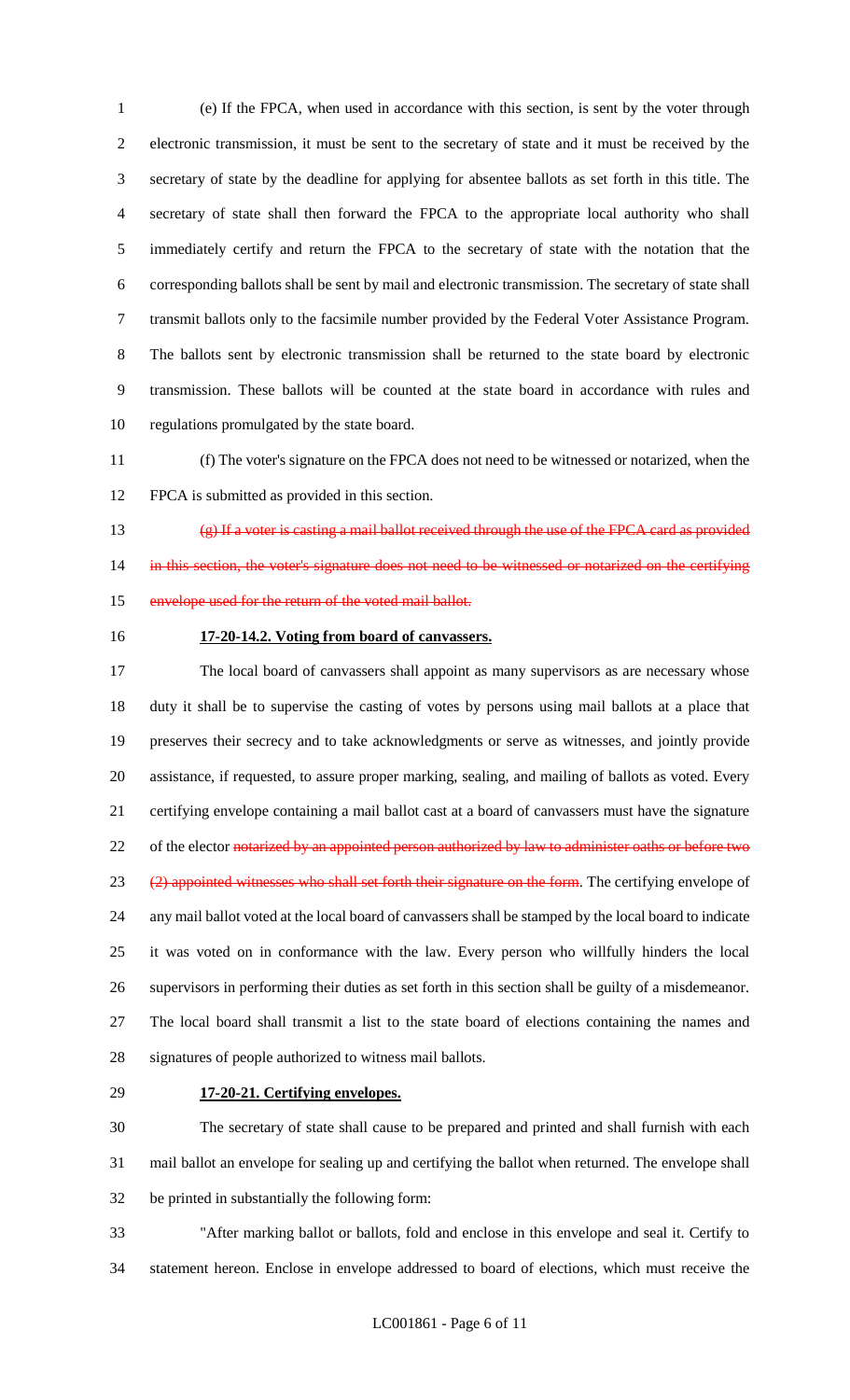| $\mathbf{1}$   | envelope not later than the time prescribed by § 17-18-11 for the closing of polling places on the |
|----------------|----------------------------------------------------------------------------------------------------|
| $\overline{2}$ | day of election."                                                                                  |
| 3              |                                                                                                    |
| 4              | Certificate of Voter                                                                               |
| 5              | Print Name of Voter                                                                                |
| 6              | I swear or affirm, under penalty of perjury, that I am:                                            |
| $\tau$         | I am a United States citizen;<br>٠                                                                 |
| 8              | I am a resident and qualified voter of the State of Rhode Island;<br>٠                             |
| 9              | I am eligible to cast a mail ballot under the provisions of § 17-20-2; and<br>٠                    |
| 10             | I am not qualified to vote have not and will not vote elsewhere in this<br>٠                       |
| 11             | election.                                                                                          |
| 12             | I hereby attest under the pains and penalty of perjury, that the enclosed voted                    |
| 13             | ballot was cast by me, and that the signature or mark on this certifying envelope was              |
| 14             | made by me.                                                                                        |
| 15             |                                                                                                    |
| 16             | (If unable to sign name because of physical incapacity or otherwise, voter shall make his          |
| 17             | or her mark " $(X)$ ").                                                                            |
| 18             | I hereby attest under penalty of perjury that the enclosed voted ballot was cast, and the          |
| 19             | signature or mark on this certifying envelope was made by the voter whose name appears on          |
| 20             | the label above.                                                                                   |
| 21             | Before me the $\frac{day \text{ of } 20 \text{ m}, at }$ (city or town),                           |
| 22             | county of _____________, state of _______________, personally appeared the above named voter,      |
| 23             | to me known and known by me to be the person who affixed his or her signature to this ballot       |
| 24             | envelope.                                                                                          |
| 25             |                                                                                                    |
| 26             | <b>Notary Publie</b>                                                                               |
| 27             | Notary must also print his or her name                                                             |
| 28             | Witness:                                                                                           |
| 29             |                                                                                                    |
| 30             | (Signature)(Print Name)<br>(Address)                                                               |
| 31             | (Signature)(Print Name)<br>(Address)                                                               |
| 32             | Note: Mail ballots must either be sworn to before a notary public or before two (2)                |
| 33             | witnesses who must sign their names and addresses.                                                 |
| 34             | 17-20-22. Certification envelopes for mail ballots of persons intimately connected with            |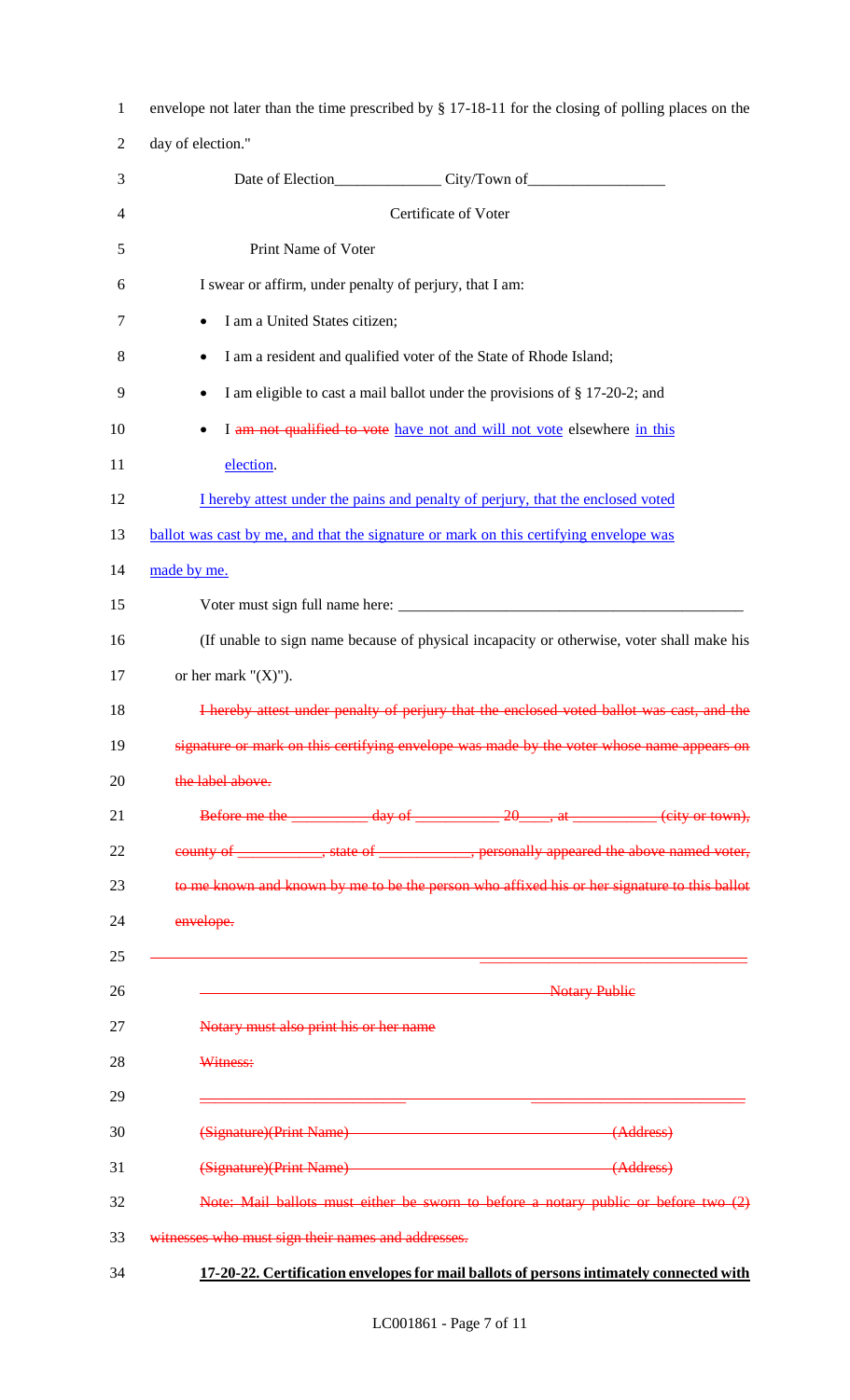| $\mathbf{1}$   | military service and persons employed outside of the United States.                                   |
|----------------|-------------------------------------------------------------------------------------------------------|
| $\overline{2}$ | The distinctively colored certification envelope for persons intimately connected with                |
| 3              | military service and persons employed outside of the United States shall be printed in substantially  |
| 4              | the following form:                                                                                   |
| 5              | After marking ballot or ballots, fold and enclose in this envelope and seal it. Certify to            |
| 6              | statement hereon. Enclose in envelope addressed to board of elections, which must receive the         |
| 7              | envelope not later than the time prescribed by § 17-18-11 for the closing of polling places on the    |
| 8              | day of election.                                                                                      |
| 9              |                                                                                                       |
| 10             | Oath of Elector Casting the Enclosed Ballot or Ballots                                                |
| 11             | Print Name                                                                                            |
| 12             | I do hereby affirm, under pains and penalty of perjury that:                                          |
| 13             | I am a United States citizen;                                                                         |
| 14             | I am a resident and qualified voter of the State of Rhode Island;                                     |
| 15             | I am eligible to cast a mail ballot, because I am one of the following:                               |
| 16             | A member of the Uniformed Services or merchant marine on active duty or an eligible<br>٠              |
| 17             | spouse or dependent.                                                                                  |
| 18             | A U.S. citizen who will be outside the United States.                                                 |
| 19             | I am not qualified to vote have not and will not vote elsewhere in this election.                     |
| 20             | I hereby attest under the pains and penalty of perjury, that the enclosed voted ballot was            |
| 21             | cast by me, and that the signature or mark on this certifying envelope was made by me.                |
| 22             |                                                                                                       |
| 23             | (Signature of voter)                                                                                  |
| 24             | 17-20-23. Marking and certification of ballot.                                                        |
| 25             | (a) A voter may vote for the candidates of the voter's choice by making a mark in the space           |
| 26             | provided opposite their respective names.                                                             |
| 27             | (b) In case a voter desires to vote upon a question submitted to the vote of the electors of          |
| 28             | the state, the voter shall mark in the appropriate space associated with the answer that the voter    |
| 29             | desires to give.                                                                                      |
| 30             | (c) Voters receiving a mail ballot pursuant to $\S 17-20-2(1)$ , (2), and (4) shall mark the ballot   |
| 31             | in the presence of two $(2)$ witnesses or some officer authorized by the law of the place where       |
| 32             | marked to administer oaths. Voters receiving a mail ballot pursuant to $\S 17-20-2(3)$ do not need to |
| 33             | have their ballot witnessed or notarized. Except as otherwise provided for by this chapter, the voter |
| 34             | shall not allow the official or witnesses to see how he or she marks the ballot and the official or   |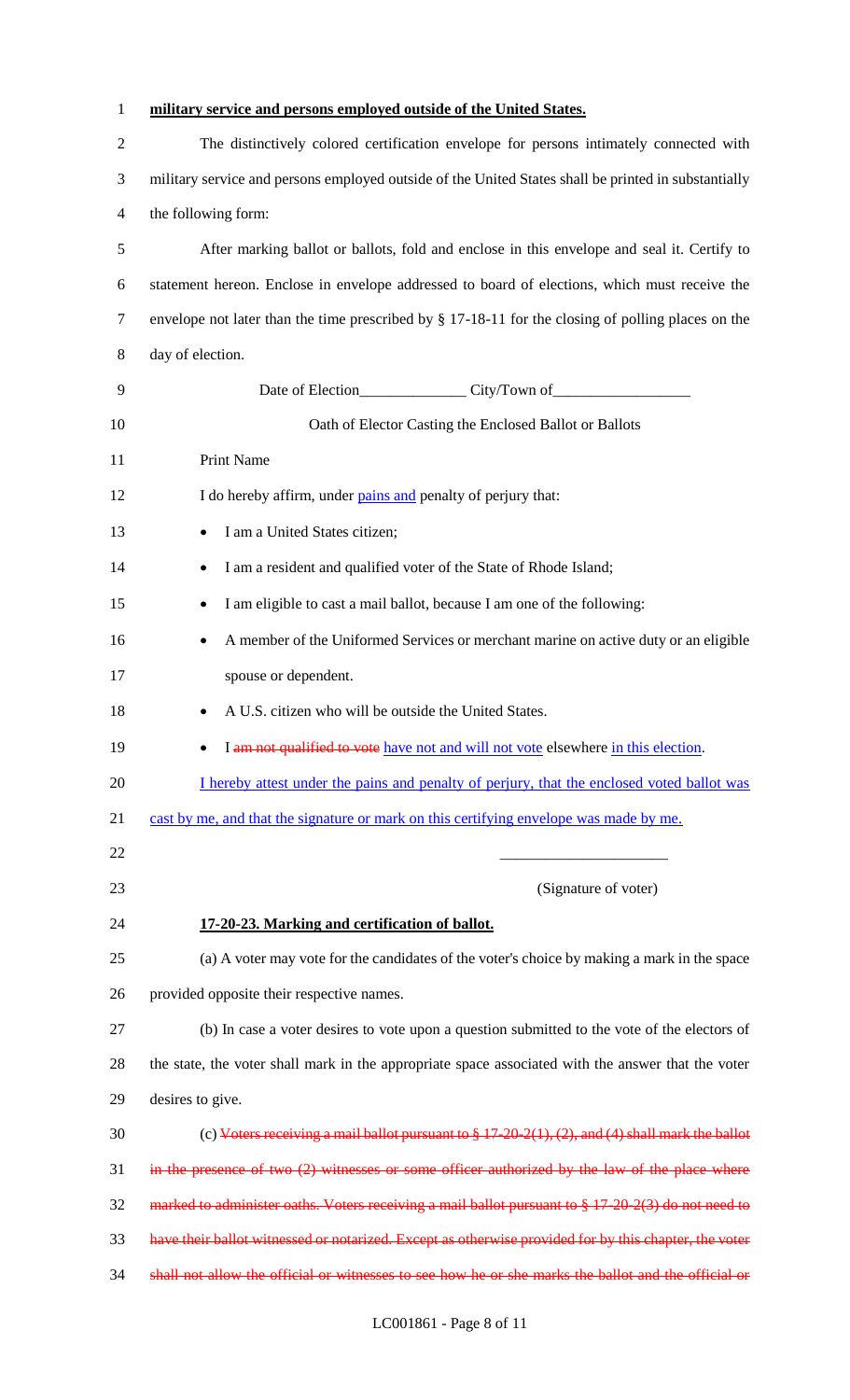1 witnesses shall hold no communication with the voter, nor the voter with the official or witnesse 2 as to how the voter is to vote. Thereafter, the voter shall enclose and seal the ballot in the envelope 3 provided for it. The voter shall then execute before the official or witnesses the certification on the <sup>4</sup> envelope. The voter shall then enclose and seal the certified envelope with the ballot in the envelope addressed to the state board and cause the envelope to be delivered to the state board on or before election day.

(d) These ballots shall be counted only if received within the time limited by this chapter.

 (e) There shall be a space provided on the general election ballot to allow the voter to write in the names of persons not in nomination by any party as provided for in §§ 17-19-31 and 17-20- 24.

# **17-20-24.1. Irregularities in obtaining and casting mail ballots.**

 The requirements set forth by this chapter controlling mail ballot eligibility and the procedure by which mail ballots are obtained and cast shall be strictly applied to assure the integrity of the electoral system. No mail ballot which was not obtained and/or cast in material conformance 15 with the provisions of this title shall be certified by the board of elections. Notwithstanding the 16 provisions of § 34-12-3 to the contrary, any mail ballot application or mail ballot certification 17 notarized by a person who is not in fact a notary public or other officer authorized to administer 18 oaths and take acknowledgements shall be void. Nothing in this chapter shall be construed to require the disqualification of a ballot merely because the elector did not sign the elector's full name as it is listed on the voter registration list, but omitted or included a middle initial or name, abbreviated a first and/or middle name, or made a similar omission or inclusion, as long as the board of elections can reasonably determine the identity of the voter.

#### **17-20-30. Penalty for violations.**

 (a) Any person who knowingly makes or causes to be made any material false statement in connection with his or her application to vote as a mail voter, or who votes or attempts to vote under the provisions of this chapter, by fraudulently signing the name of another upon any envelope provided for in this chapter, or who, not being a qualified voter and having knowledge or being chargeable with knowledge of the fact, attempts to vote under this chapter, or who votes the ballot of another voter, or who deliberately prevents or causes to prevent the mail ballot to be received by 30 the voter or to be returned to the board of elections, or who falsely notarizes or witnesses the voter signature on the ballot application or mail ballot, or who deceives, coerces, or interferes with the voter casting his or her ballot, and any person who does or attempts to do, or aid in doing or attempting to do, a fraudulent act in connection with any vote cast or to be cast under the provisions of this chapter, shall be guilty of a felony.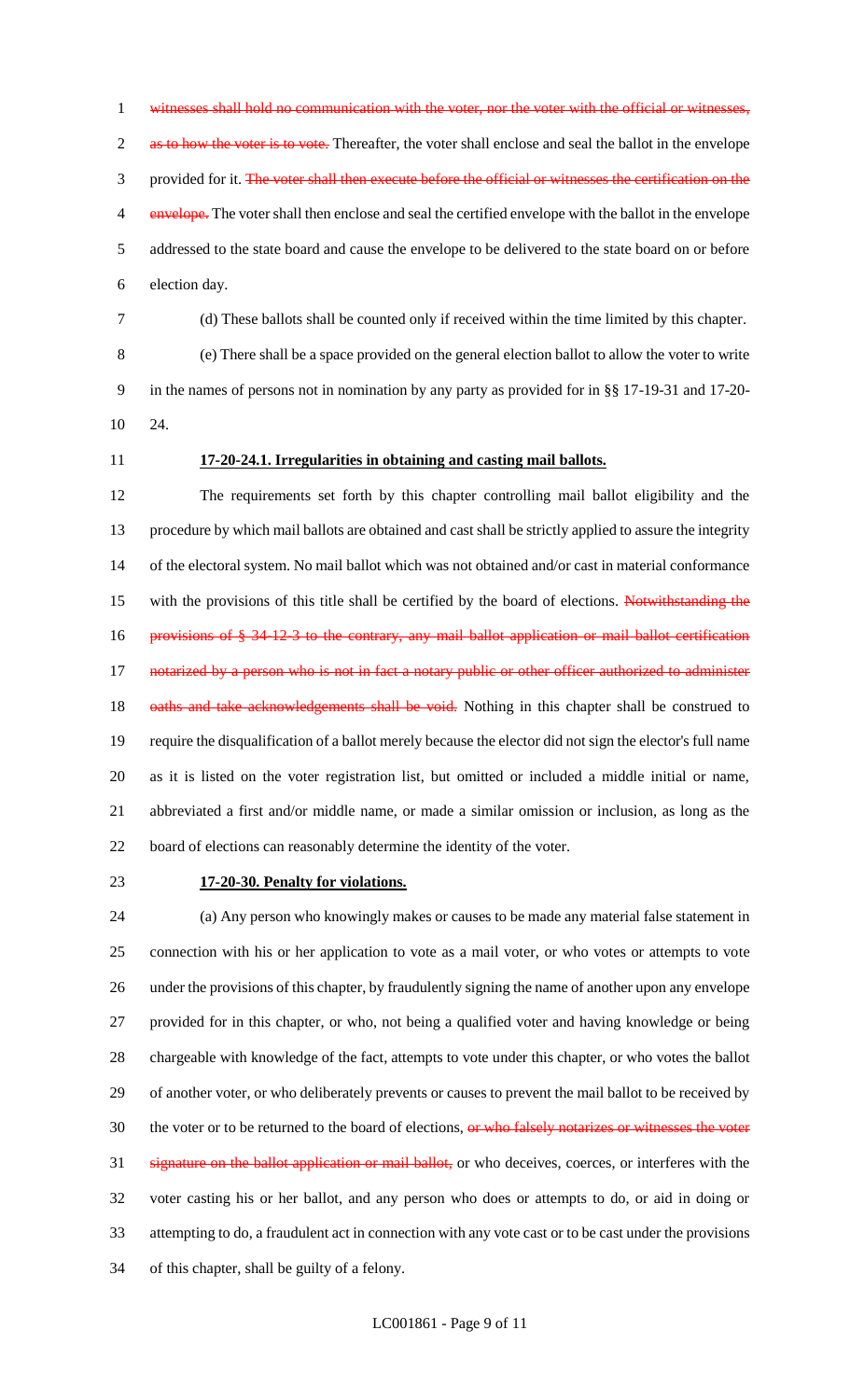- (b) Any person who, having received a mail voter's ballot and having voted or not voted the mail ballot, votes or fraudulently attempts to vote at any elective meeting within the state held on the day for which the ballot was issued shall be guilty of a felony.
- (c) Any officer or other person who intentionally opens a mail voter's certified envelope or examines the contents before the envelope is opened by the board of elections, as provided in this chapter, shall be guilty of a felony.
- (d) The offenses in this section shall be punishable by imprisonment of not more than ten
- (10) years and/or by a fine of not less than five hundred dollars (\$500) nor more than five thousand
- dollars (\$5000).
- 
- SECTION 2. This act shall take effect upon passage.

#### ======== LC001861 ========